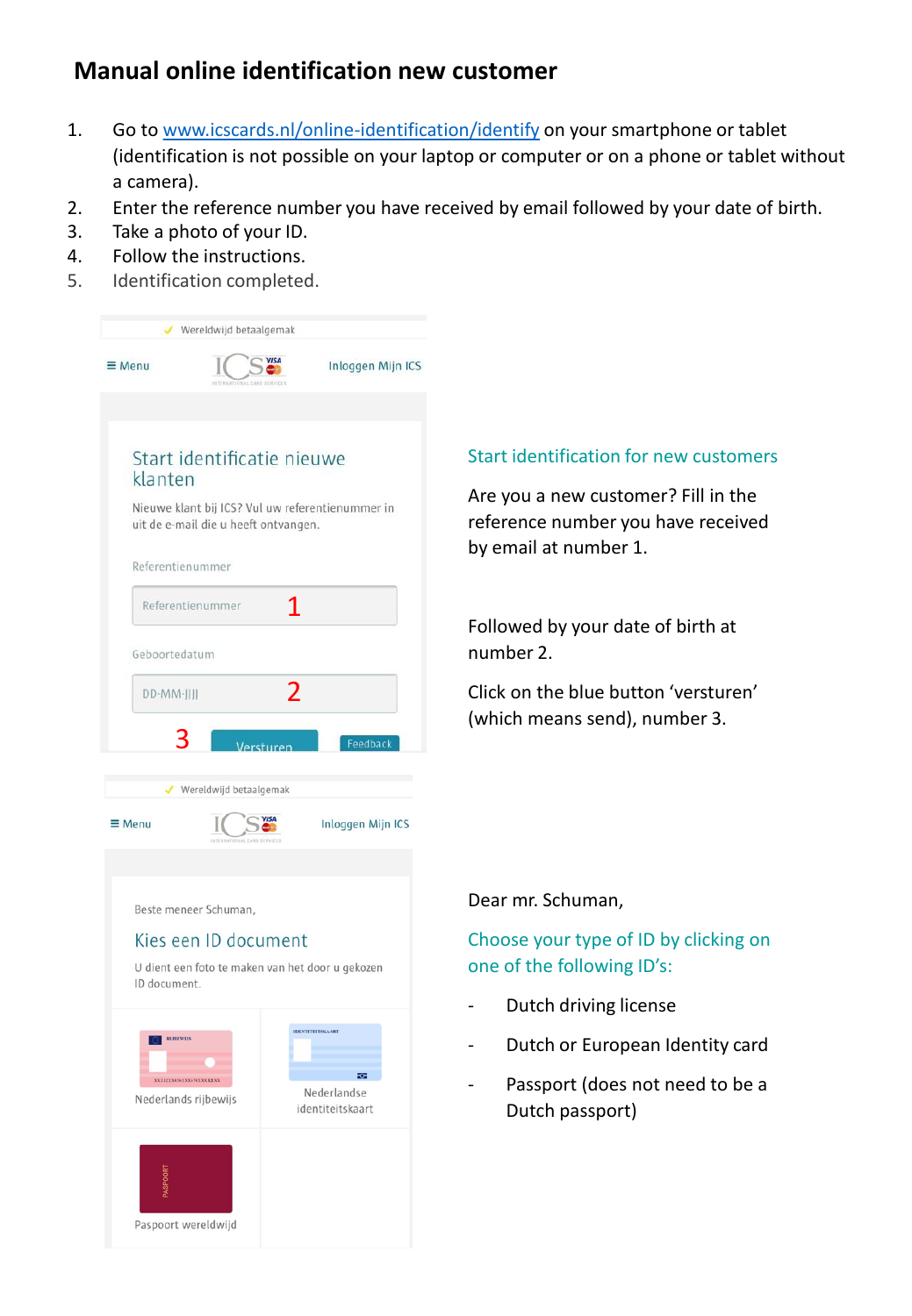# **If you selected Passport, you will see the following screen**

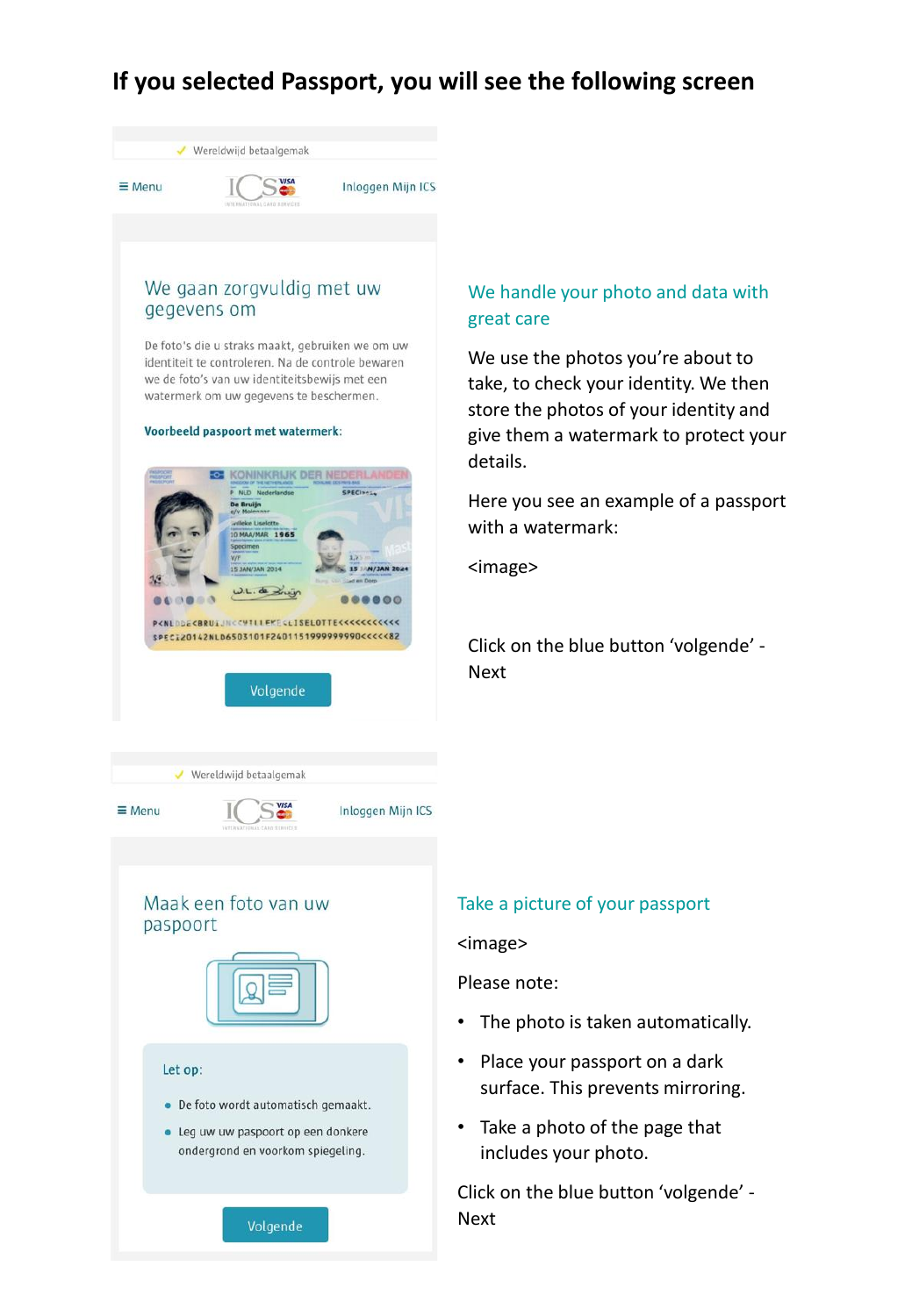

Example - how to take a photo of your passport.

Click on the blue button 'volgende' – Next.

| $\equiv$ Menu | <b>INTENSATIONAL ENRY TERRITY</b>            | Inloggen Mijn ICS |  |
|---------------|----------------------------------------------|-------------------|--|
|               | Mag 'qa.icscards.nl' je<br>camera gebruiken? |                   |  |
|               | Sta niet toe                                 | Sta toe           |  |

Can 'qa.icscards.nl' use your camera?

Sta niet toe – Do not allow Sta toe – Allow and take a photo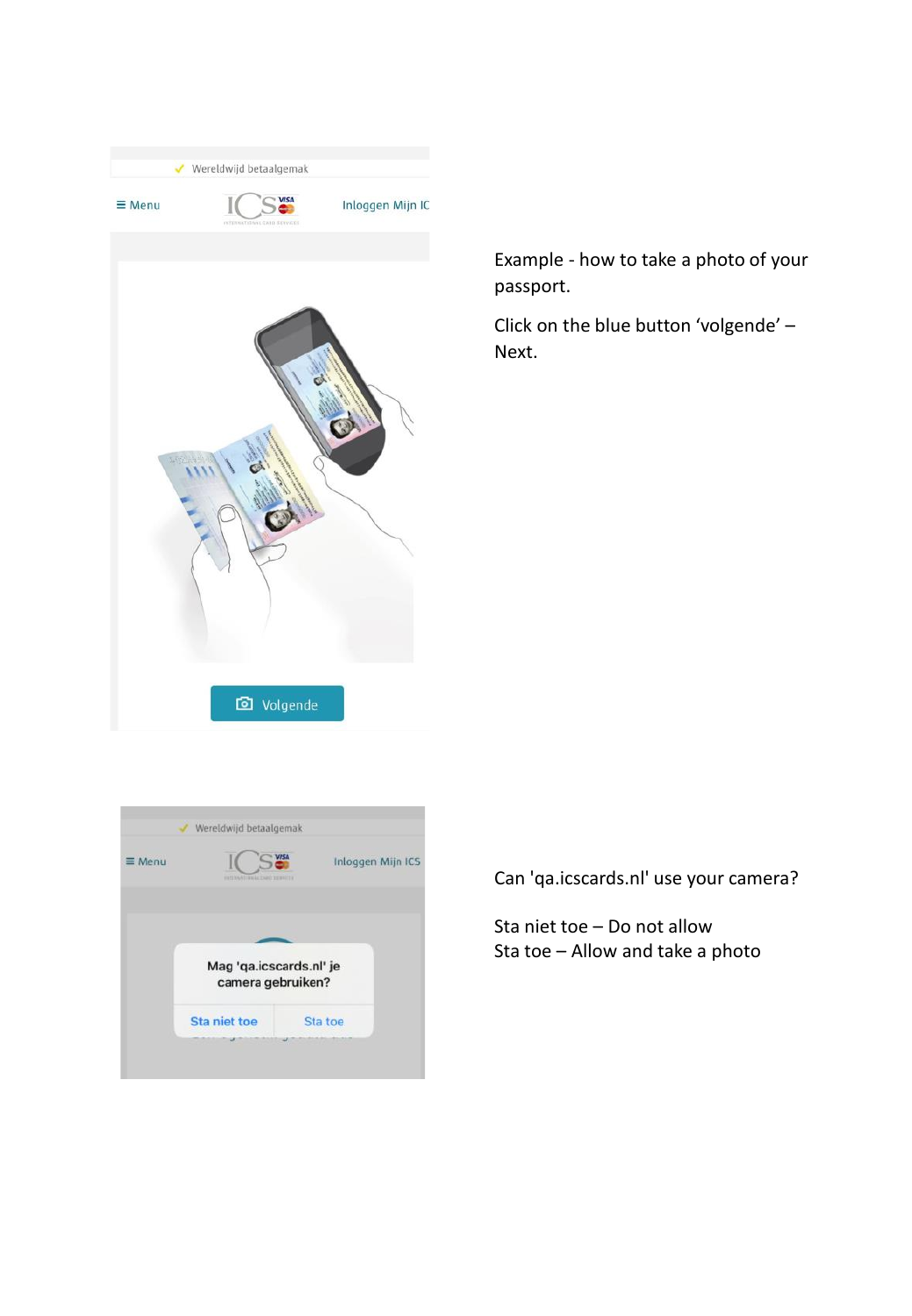# Controleer uw foto

e Veilige<br>erbinding

Controleer of uw paspoort goed zichtbaar is. Is de foto mislukt? Probeer het dan opnieuw.

<sup>2</sup>Hulp







# Check your photo

Make sure that the front of your passport is visible. Did the photo fail? Please try again.

<image>

Click on the blue button 'Volgende' – Next, if you're satisfied with your photo.

If you're not satisfied, select the white button 'foto opnieuw maken'- retake photo.

# Please wait

We are checking your ID.

# Identification completed

# We'll get you started!

- After your identification has been completed and checked by us, we will start with your application.
- You will hear as soon as possible by email whether your application has been successful.
- As soon as you application has been approved, you will receive your credit card within 5 to 10 working days.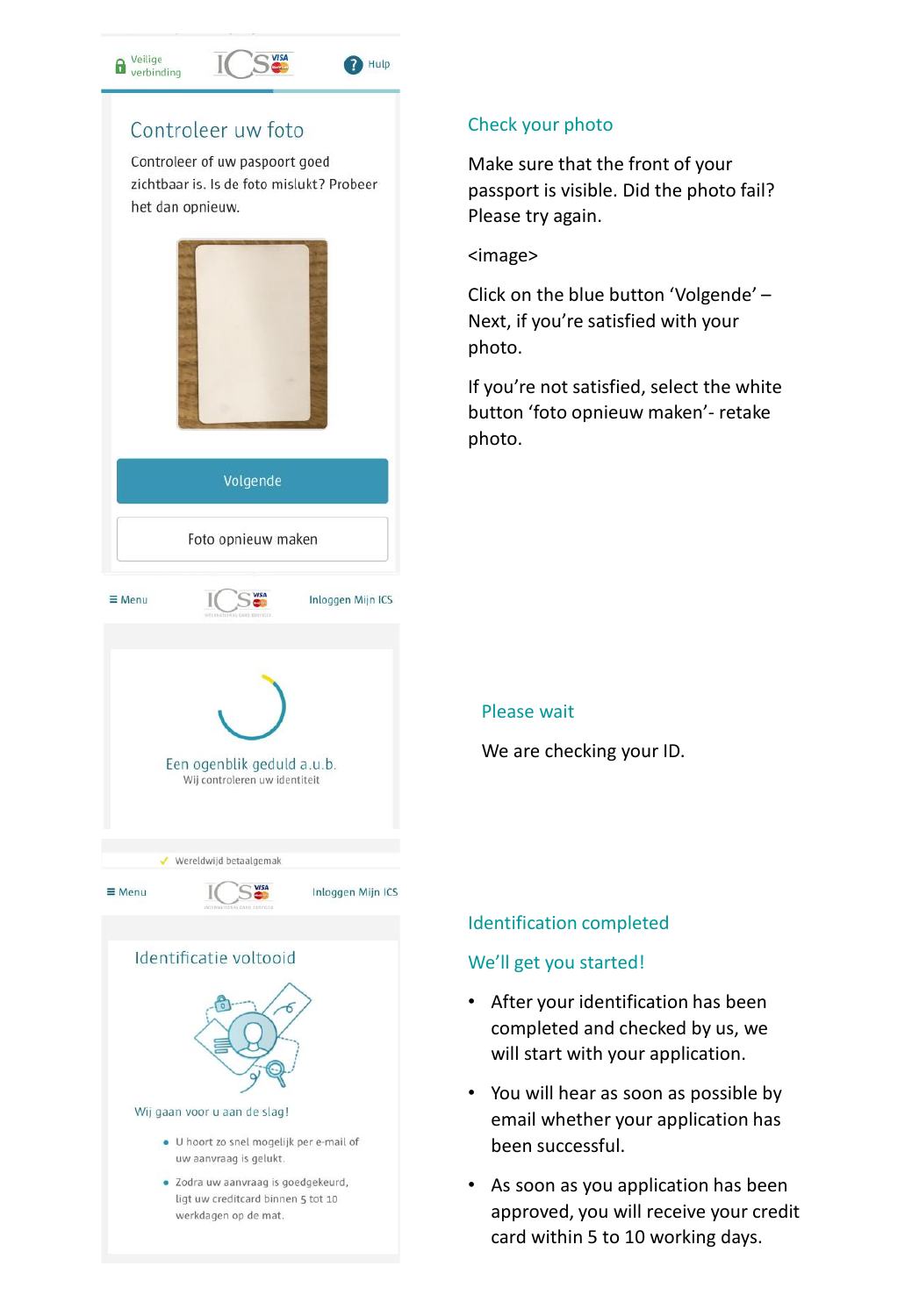# **If you have selected Dutch driving license or identity card, you will see**

**this screen** (in this example you see a Dutch driving license)

# We gaan zorgvuldig met uw gegevens om

De foto's die u straks maakt, gebruiken we om uw identiteit te controleren. Na de controle bewaren we de foto's van uw identiteitsbewijs met een watermerk om uw gegevens te beschermen.

#### Voorbeeld rijbewijs met watermerk:





Volgende

S<sub>wisa</sub>

Inloggen Mijn ICS

Feedback

# We handle your photo and data with great care

We use the photos you're about to take, to check your identity. We then store the photos of your identity and give them a watermark to protect your details.

Here you see an example of a driving license with a watermark:

<image of the front>

<image of the back>

Click on the blue button 'volgende' – Next.

# Maak een foto van de voorkant

van uw rijbewijs



#### Let op:

 $\equiv$  Menu

- De foto wordt automatisch gemaakt.
- · Leg uw rijbewijs op een donkere ondergrond en voorkom spiegeling.

Volgende

# Take a photo of the **front** of your driving license

<image >

### Please note:

- The photo is taken automatically.
- Place your driving license on a dark surface. This prevents mirroring.

Click on the blue button 'volgende' – Next.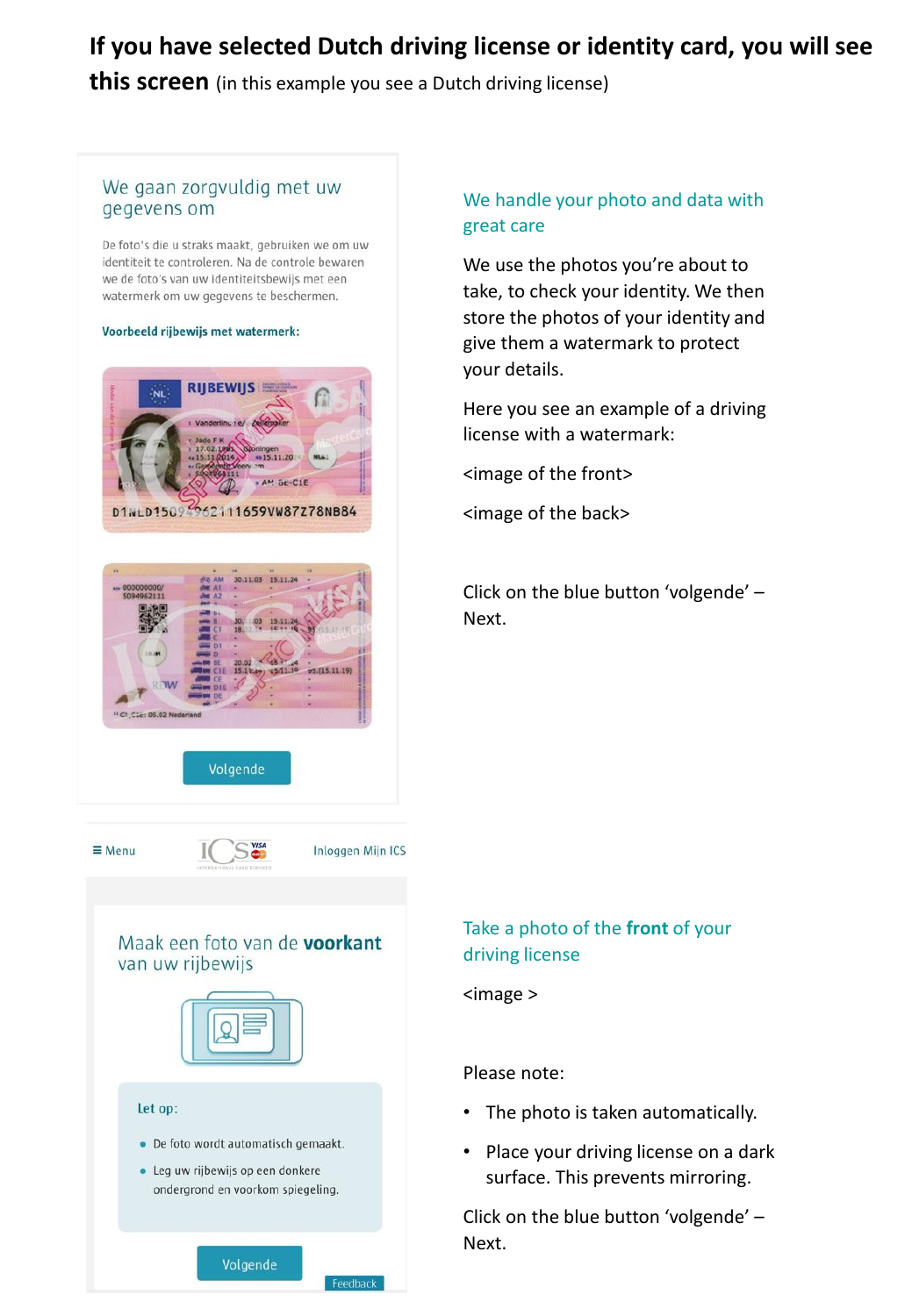

Example - how to take a photo of the front of your driving license.

Click on the blue button 'volgende' – Next.

Can 'qa.icscards.nl' use your camera?

Sta niet toe – Do not allow Sta toe – Allow

Take a photo and wait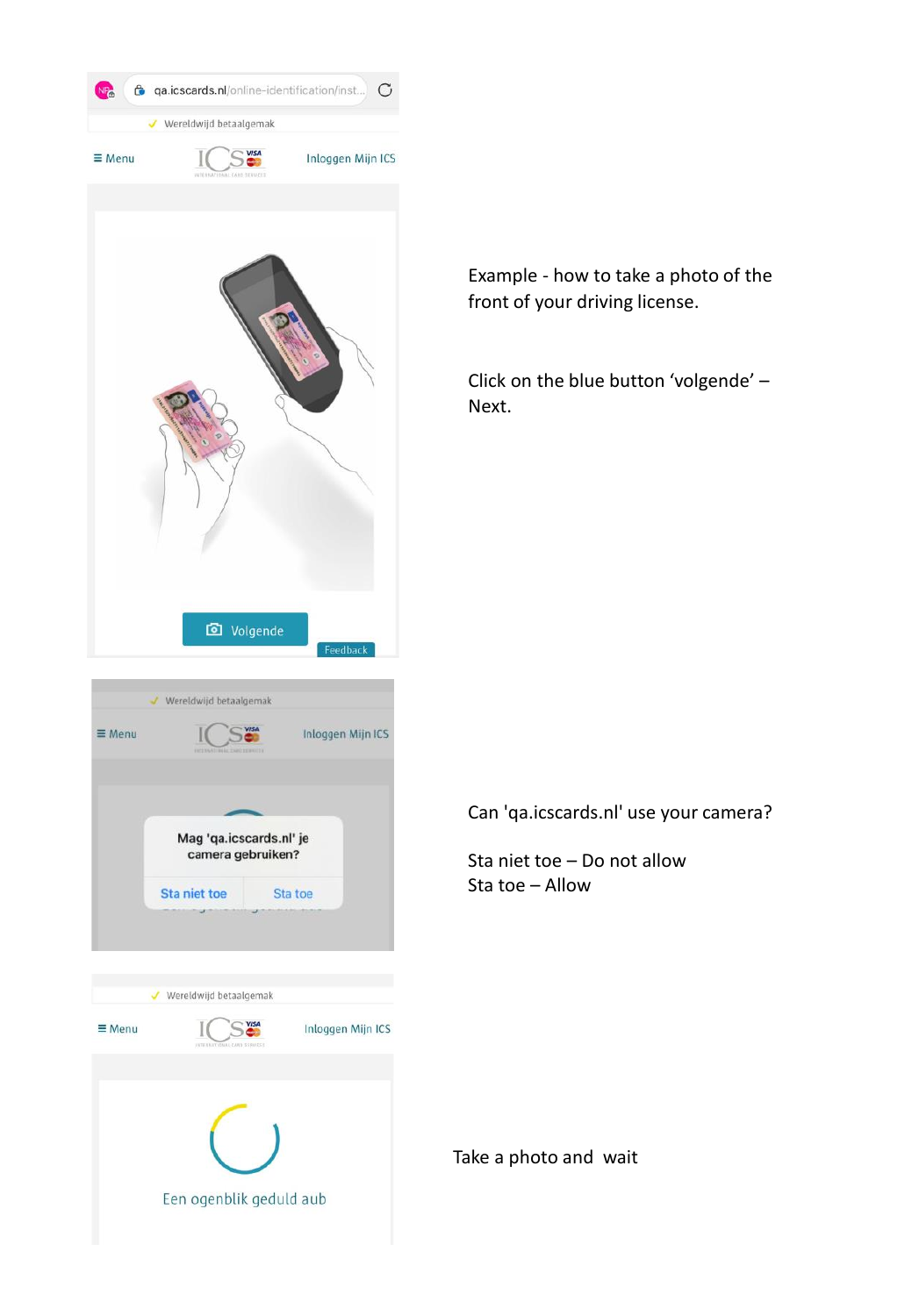# **A** Veilige<br>
verbinding



# Controleer uw foto

Controleer of de voorkant van uw rijbewijs goed zichtbaar is. Is de foto mislukt? Probeer het dan opnieuw.

SWSA



# Check your photo

Make sure that the front of your driving license is visible. Did the photo fail? Please try again.

## <image>

Click on the blue button 'Volgende' – Next, if you're satisfied with your photo.

If you're not satisfied, select the white button 'foto opnieuw maken'- retake photo.

|               | Wereldwijd betaalgemak                                                                                     |                   |
|---------------|------------------------------------------------------------------------------------------------------------|-------------------|
| $\equiv$ Menu | <b>VISA</b><br>INTERNATIONAL CARD SERVICES                                                                 | Inloggen Mijn ICS |
| achterkant    | Maak een foto van de                                                                                       |                   |
|               |                                                                                                            |                   |
| Let op:       | De foto wordt automatisch gemaakt.<br>Leg uw rijbewijs op een donkere<br>ondergrond en voorkom spiegeling. |                   |
|               | Volgende                                                                                                   |                   |

# Take a photo of the **back**

### <image>

## Please note:

- The photo is taken automatically.
- Place your driving license on a dark surface. This prevents mirroring.

Click on the blue button 'volgende' – Next.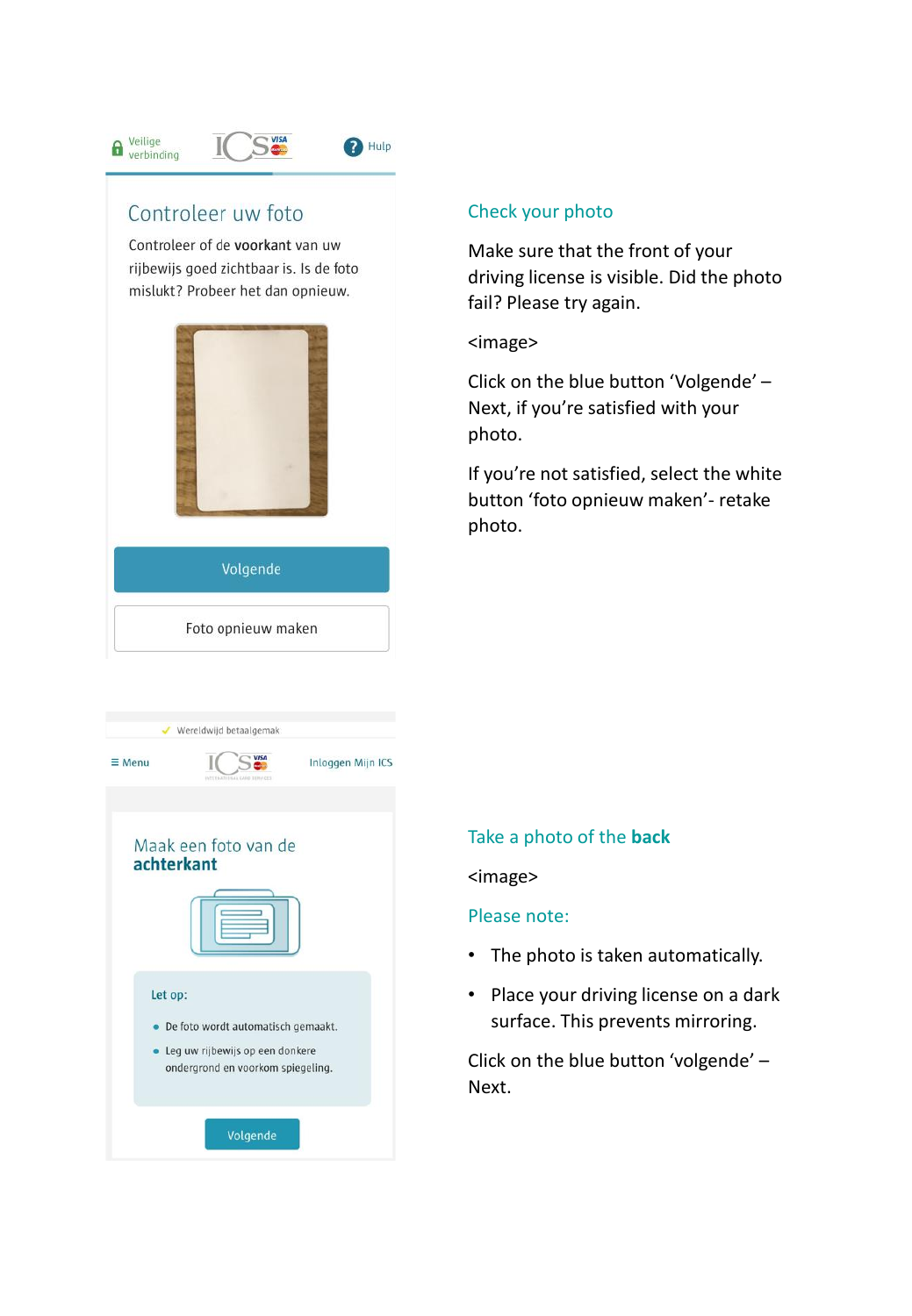

Example - how to take a photo of the back of your driving license.

Click on the blue button 'volgende' – Next.



Take a photo and wait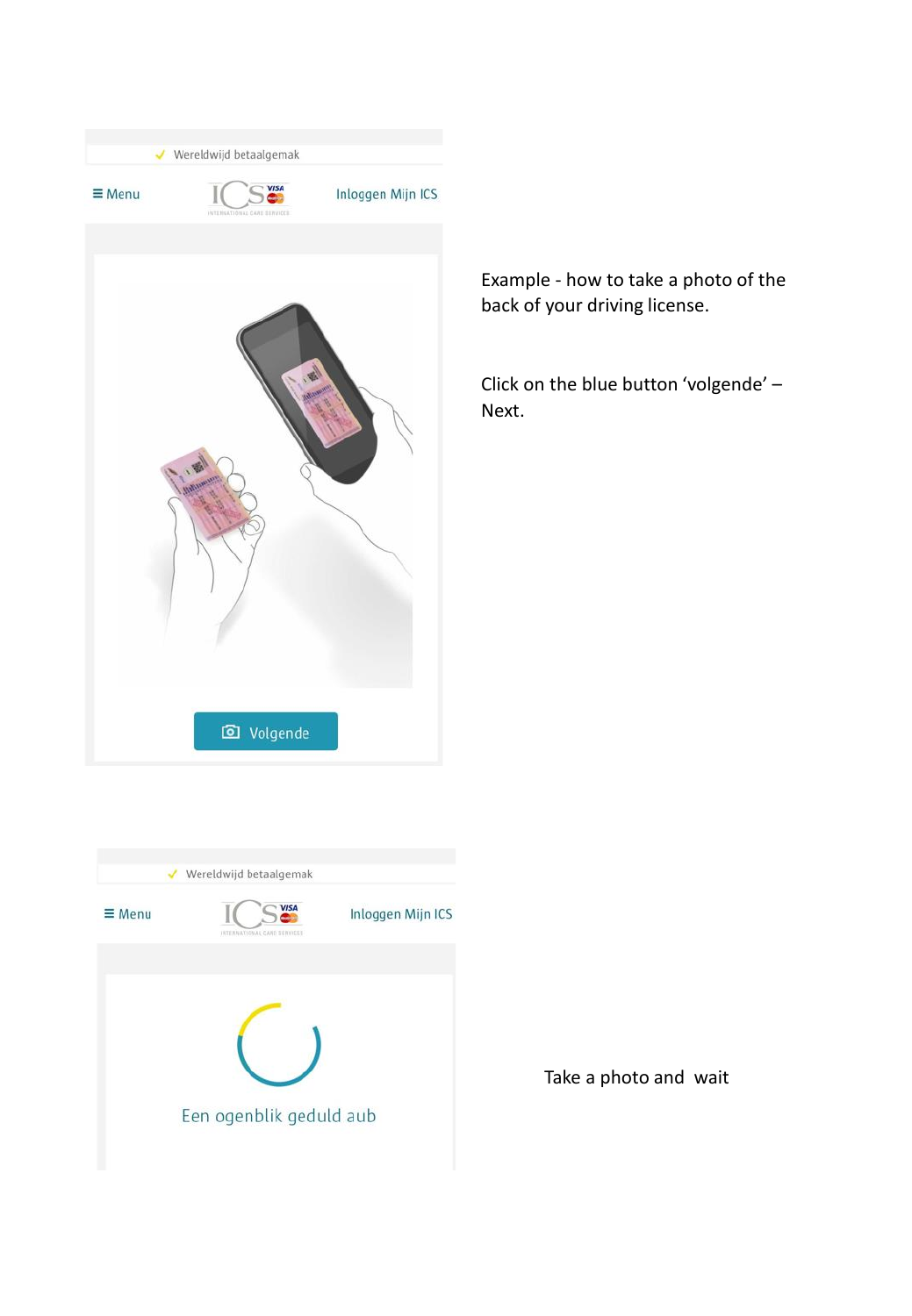#### Veilige 6 verbinding

<sup>1</sup>Hulp

**S**VISA

# Controleer uw foto Controleer of de achterkant van uw rijbewijs goed zichtbaar is. Is de foto mislukt? Probeer het dan opnieuw. Volgende Foto opnieuw maken ✔ Wereldwijd betaalgemak  $\equiv$  Menu **VISA** Inloggen Mijn ICS Een ogenblik geduld a.u.b. Wij controleren uw identiteit ✔ Wereldwijd betaalgemak S<sub>wisa</sub>  $\equiv$  Menu Inloggen Mijn ICS Identificatie voltooid Wij gaan voor u aan de slag! · U hoort zo snel mogelijk per e-mail of uw aanvraag is gelukt. · Zodra uw aanvraag is goedgekeurd. ligt uw creditcard binnen 5 tot 10 werkdagen op de mat.

# Check your photo

Make sure that the back of your driving license is visible. Did the photo fail? Please try again.

<image>

Click on the blue button 'Volgende' – Next, if you're satisfied with your photo.

If you're not satisfied, select the white button 'foto opnieuw maken'- retake photo.

# Please wait

We are checking your ID.

# Identification completed

# We'll get you started!

- After your identification has been completed and checked by us, we will start with your application.
- you will hear as soon as possible by email whether your application has been successful.
- As soon as you application has been approved, you will receive your credit card within 5 to 10 working days.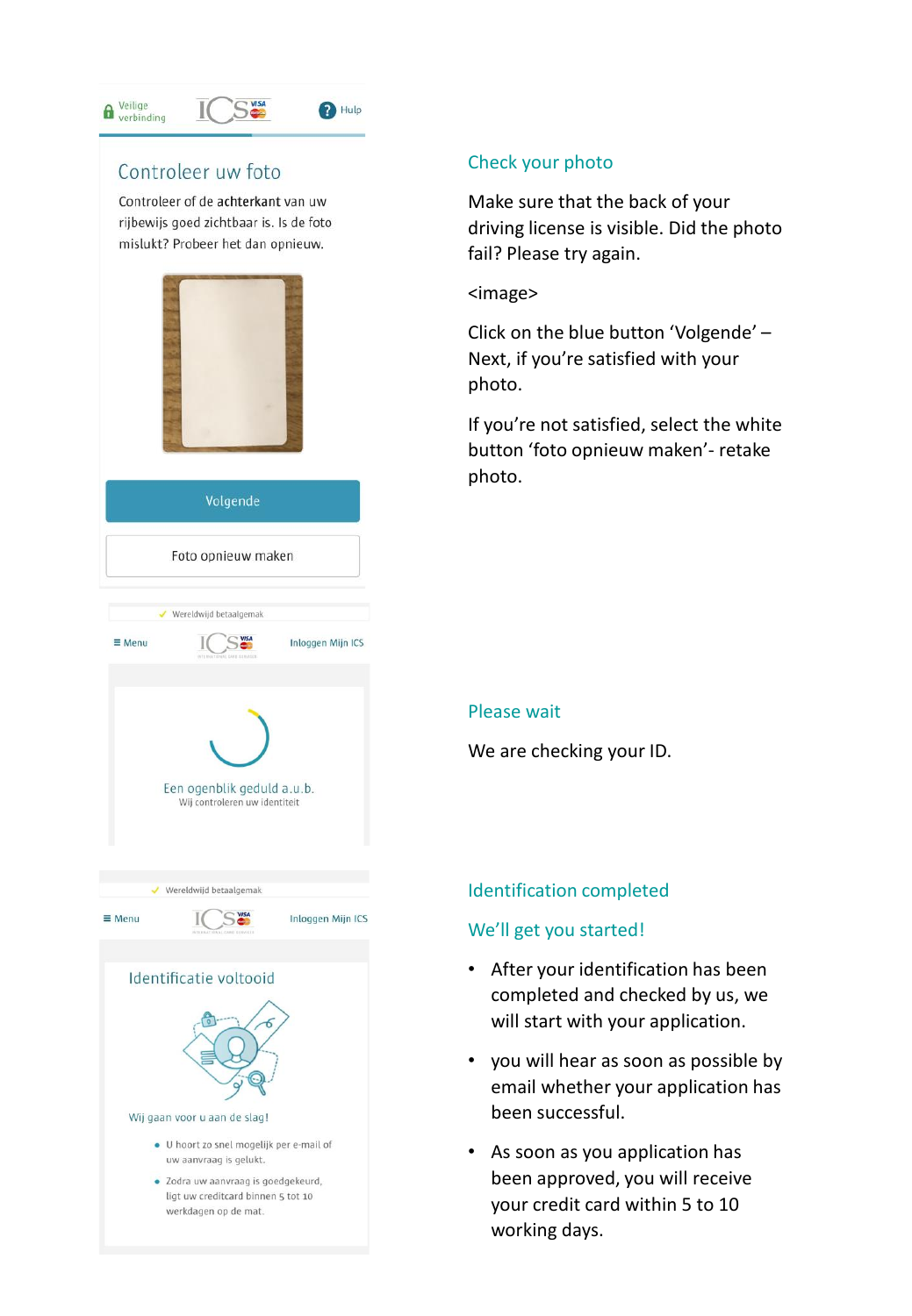# **Error messages**

| $\equiv$ Menu    |                                                                                          | Inloggen Mijn ICS |
|------------------|------------------------------------------------------------------------------------------|-------------------|
|                  | Het referentienummer of de geboortedatum                                                 |                   |
| is niet correct. |                                                                                          |                   |
| (00184)          |                                                                                          |                   |
|                  | Home                                                                                     |                   |
|                  | ✔ Wereldwijd betaalgemak                                                                 |                   |
| ≡ Menu           | <b>VISA</b>                                                                              | Inloggen Mijn ICS |
|                  | Uw identificatie is reeds in behandeling.                                                |                   |
| (00181)          |                                                                                          |                   |
|                  | Home                                                                                     |                   |
|                  |                                                                                          |                   |
|                  | ✔ Wereldwijd betaalgemak                                                                 |                   |
| $\equiv$ Menu    | INTERNATIONAL CARD SERVICES                                                              | Inloggen Mijn ICS |
|                  |                                                                                          |                   |
|                  | Er is een technische storing. Onze excuses<br>voor het ongemak. Probeert u het nog eens. |                   |
|                  | Naar Overzicht                                                                           |                   |
|                  | Wereldwijd betaalgemak                                                                   |                   |
| ≡ Menu           |                                                                                          | Inloggen Mijn ICS |
|                  | Identificatie mislukt                                                                    |                   |

The reference number or date of birth is incorrect.

Click on the blue button Home.

# **This message is displayed when your reference number is already in use.**

Your identification is already pending.

Click on the blue button Home

We're having technical problems. We apologize for the inconvenience. Please try again.

Click on the blue button 'Naar Overzicht' – To overview.

# **Identification failed**

U have submitted an incorrect photo of your ID three times. unfortunately, we have to reject your application. **Note**, if you are a business customer, this does not apply to you. We will contact you as soon as we have received all the necessary documents for your application.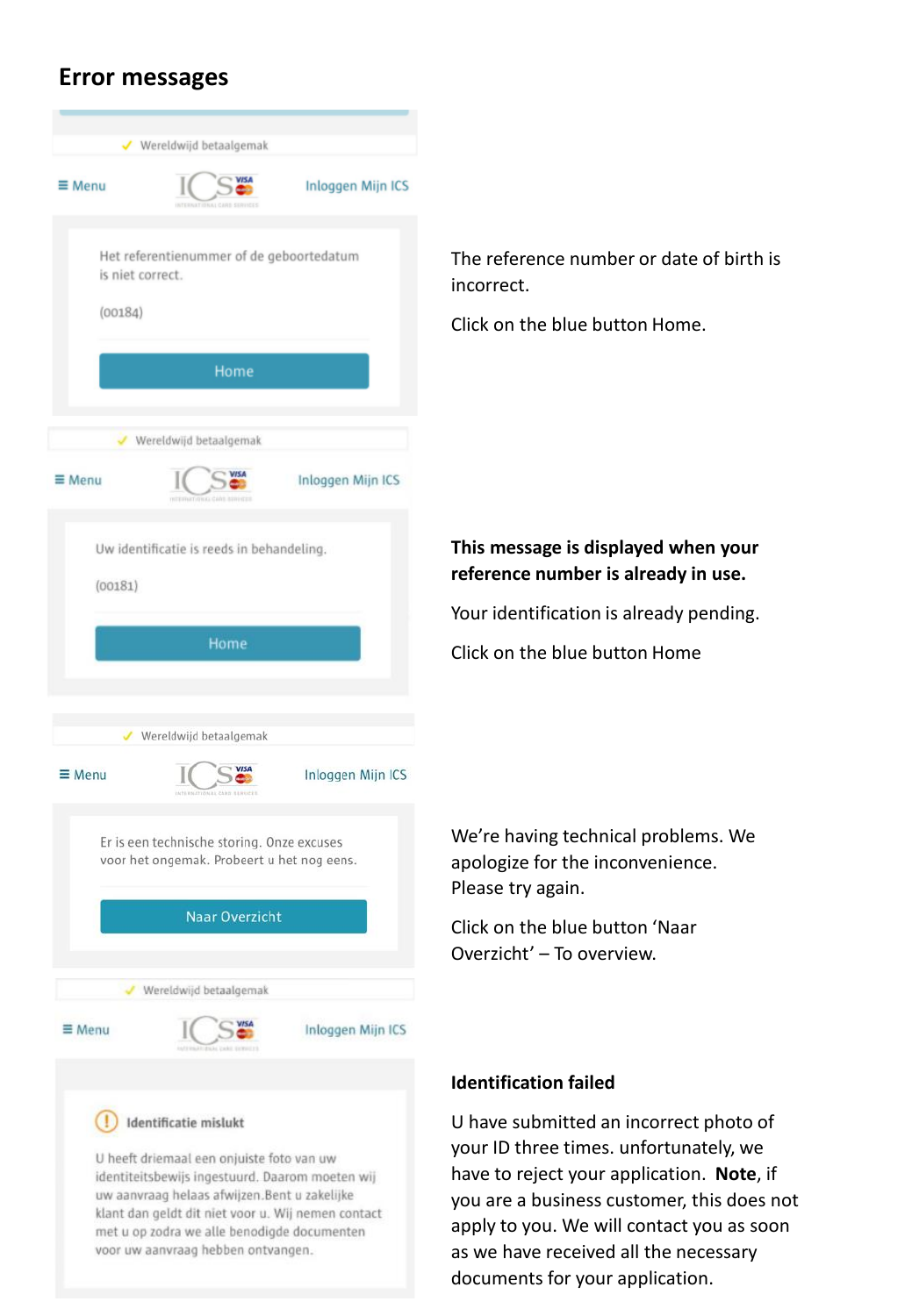

# **Passport**

You may receive the following error messages:

- Unfortunately, we could not read the data.
- The identification cannot be completed with this ID. Please choose another valid ID, such as your Dutch driving license, identity card or passport and take a photo of it.
- Your ID has expired. Choose a different ID and take a picture of it.
- The information on your ID is not legible.

Click on the blue button 'Maak opnieuw een foto' – Take a new photo.

# **Dutch driving license**

You may receive the following error messages:

- The date of birth on your ID does not match the date of birth you entered in your application.
- Unfortunately, not all the necessary information is included in your ID photo, so please try again. Once the photo has been successfully taken, we'll get you up and running quickly.
- Unfortunately, we could not read the data.

Click on the blue button 'Maak opnieuw een foto' – Take a new photo.